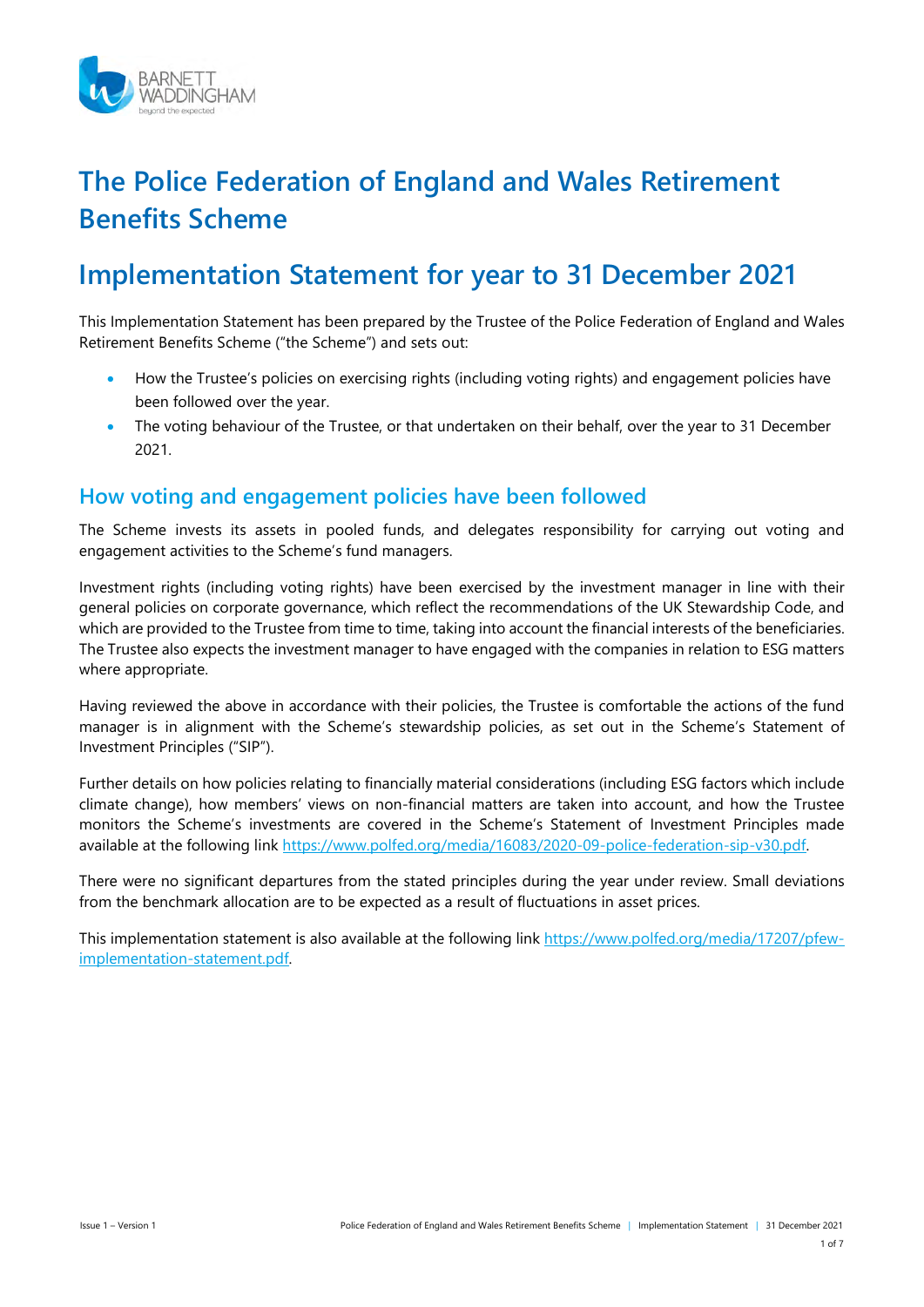

# **Voting data**

Voting only applies to funds that hold equities in their portfolio. The Scheme's equity investments are all held through pooled funds. The investment manager for these funds vote on behalf of the Trustee.

The table below provides a summary of the voting activity undertaken by the investment manager over the year to 31 December 2021, together with information on any key voting priorities and information on the use of proxy voting advisors by the manager.

# **Voting Data**

| <b>Manager</b>                                                                                                                     | <b>Legal and General Investment Management (LGIM)</b>                                                                       |                             |                                                    |
|------------------------------------------------------------------------------------------------------------------------------------|-----------------------------------------------------------------------------------------------------------------------------|-----------------------------|----------------------------------------------------|
| <b>Fund name</b>                                                                                                                   | Dynamic Diversified Fund                                                                                                    | All World Equity Index Fund | All World Equity Index Fund -<br><b>GBP Hedged</b> |
| <b>Structure</b>                                                                                                                   | Pooled                                                                                                                      |                             |                                                    |
| Ability to influence voting<br>behaviour of manager                                                                                | The pooled fund structure means that there is limited scope for the Trustee to influence the<br>manager's voting behaviour. |                             |                                                    |
| <b>Number of company</b><br>meetings the manager was<br>eligible to vote at over the<br>year                                       | 5,834                                                                                                                       | 5,699                       |                                                    |
| <b>Number of resolutions the</b><br>manager was eligible to vote<br>on over the year                                               | 59,616                                                                                                                      | 57,452                      |                                                    |
| Percentage of resolutions the<br>manager voted on                                                                                  | 99.8%                                                                                                                       | 99.9%                       |                                                    |
| Percentage of resolutions the<br>manager abstained from                                                                            | 0.9%                                                                                                                        | 1.1%                        |                                                    |
| <b>Percentage of resolutions</b><br>voted with management, as a<br>percentage of the total<br>number of resolutions voted<br>on    | 80.8%                                                                                                                       | 81.1%                       |                                                    |
| <b>Percentage of resolutions</b><br>voted against management,<br>as a percentage of the total<br>number of resolutions voted<br>on | 18.3%                                                                                                                       | 17.8%                       |                                                    |
| <b>Percentage of resolutions</b><br>voted contrary to the<br>recommendation of the<br>proxy advisor                                | 10.8%                                                                                                                       | 9.5%                        |                                                    |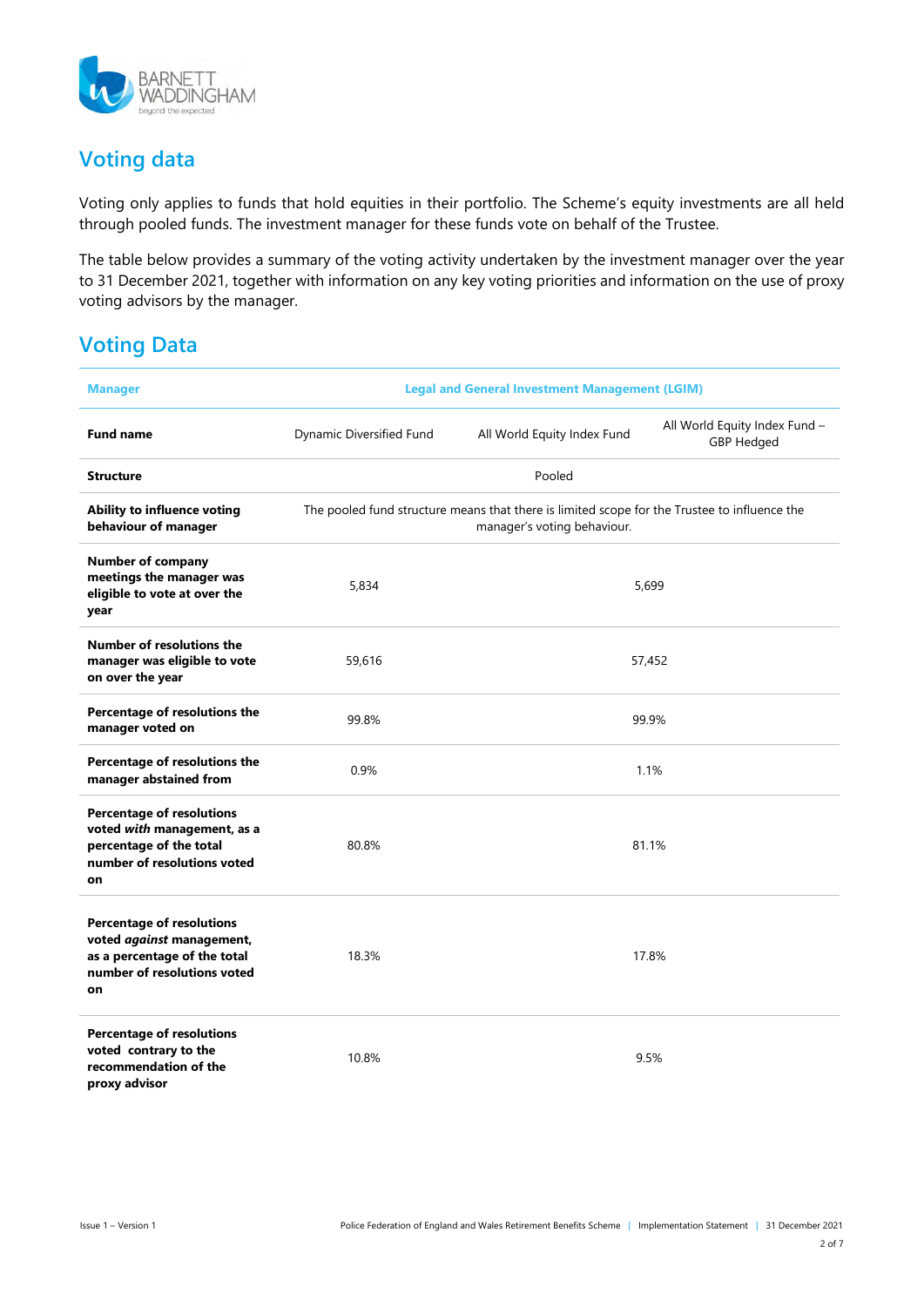

## **Significant votes**

We have delegated to the investment manager(s) to define what a "significant vote" is. A summary of the data they have provided is set out below.

#### **LGIM, Dynamic Diversified Fund (DDF) and All World Equity Index Fund (incl. GBP Hedged) – Table 1 of 4**

|                                                                                                                            | Vote 1                                                                                                                                                                                                                                                                                            | Vote 2                                                                                                                                                                                                                                                                                        | Vote 3                                                                                                                                                                                                                                           |
|----------------------------------------------------------------------------------------------------------------------------|---------------------------------------------------------------------------------------------------------------------------------------------------------------------------------------------------------------------------------------------------------------------------------------------------|-----------------------------------------------------------------------------------------------------------------------------------------------------------------------------------------------------------------------------------------------------------------------------------------------|--------------------------------------------------------------------------------------------------------------------------------------------------------------------------------------------------------------------------------------------------|
| <b>Company name</b>                                                                                                        | <b>American Tower</b><br>Corporation                                                                                                                                                                                                                                                              | Walgreens Boots Alliance,<br>Inc.                                                                                                                                                                                                                                                             | <b>Tyson Foods</b>                                                                                                                                                                                                                               |
| Date of vote                                                                                                               | 26 May 2021                                                                                                                                                                                                                                                                                       | 28 Jan 2021                                                                                                                                                                                                                                                                                   | 11 Feb 2021                                                                                                                                                                                                                                      |
| <b>Approximate size of fund's</b><br>holding as at the date of the<br>vote (as % of portfolio)                             | DDF - 0.18%<br>AW Equity - 0.17%                                                                                                                                                                                                                                                                  | DDF - 0.01%<br>AW Equity - 0.05%                                                                                                                                                                                                                                                              | DDF - 0.002%<br>AW Equity - 0.03%                                                                                                                                                                                                                |
| <b>Summary of the resolution</b>                                                                                           | Elect Director Pamela D.A.<br>Reeve                                                                                                                                                                                                                                                               | Vote to ratify named<br>executive compensation.                                                                                                                                                                                                                                               | Report on Human Rights<br>Due Diligence                                                                                                                                                                                                          |
| How the manager voted                                                                                                      | Against                                                                                                                                                                                                                                                                                           | Against                                                                                                                                                                                                                                                                                       | Against                                                                                                                                                                                                                                          |
| If the vote was against<br>management, did the<br>manager communicate their<br>intent to the company ahead<br>of the vote? | LGIM publicly communicates its vote instructions on its website with the rationale for all<br>votes against management. It is their policy not to engage with their investee companies in<br>the three weeks prior to an AGM as their engagement is not limited to shareholder<br>meeting topics. |                                                                                                                                                                                                                                                                                               |                                                                                                                                                                                                                                                  |
| <b>Rationale for the voting</b><br>decision                                                                                | The company is deemed to<br>not meet minimum<br>standards with regards to<br>climate risk management<br>and disclosure.                                                                                                                                                                           | The company's<br>compensation committee<br>applied discretion to allow a<br>long-term incentive plan<br>award to vest when the<br>company had not even<br>achieved a threshold level<br>of performance. This is an<br>issue because investors<br>expect pay and<br>performance to be aligned. | A shareholder-led<br>resolution requested that<br>the company produce a<br>report on Tyson's human<br>rights due diligence process.<br>The pandemic highlighted<br>potential deficiencies in the<br>application of its human<br>rights policies. |
| <b>Outcome of the vote</b>                                                                                                 | 94.7% of shareholder<br>supported the resolution.                                                                                                                                                                                                                                                 | The resolution failed to get<br>a majority support as 52%<br>of shareholders voted<br>against.                                                                                                                                                                                                | The resolution failed to get<br>a majority support as only<br>17% of shareholders<br>supported it.                                                                                                                                               |
| Implications of the outcome                                                                                                | LGIM will continue to engage with the company and monitor progress.                                                                                                                                                                                                                               |                                                                                                                                                                                                                                                                                               |                                                                                                                                                                                                                                                  |
| Criteria on which the vote is<br>considered "significant"                                                                  | LGIM considers this vote to<br>be significant as it's applied<br>under the Climate Impact<br>Pledge, their flagship<br>engagement programme<br>targeting the world's largest<br>companies on their strategic<br>management of climate<br>change.                                                  | It was high-profile and<br>controversial.                                                                                                                                                                                                                                                     | LGIM's clients were<br>particularly interested in the<br>outcome of this vote.                                                                                                                                                                   |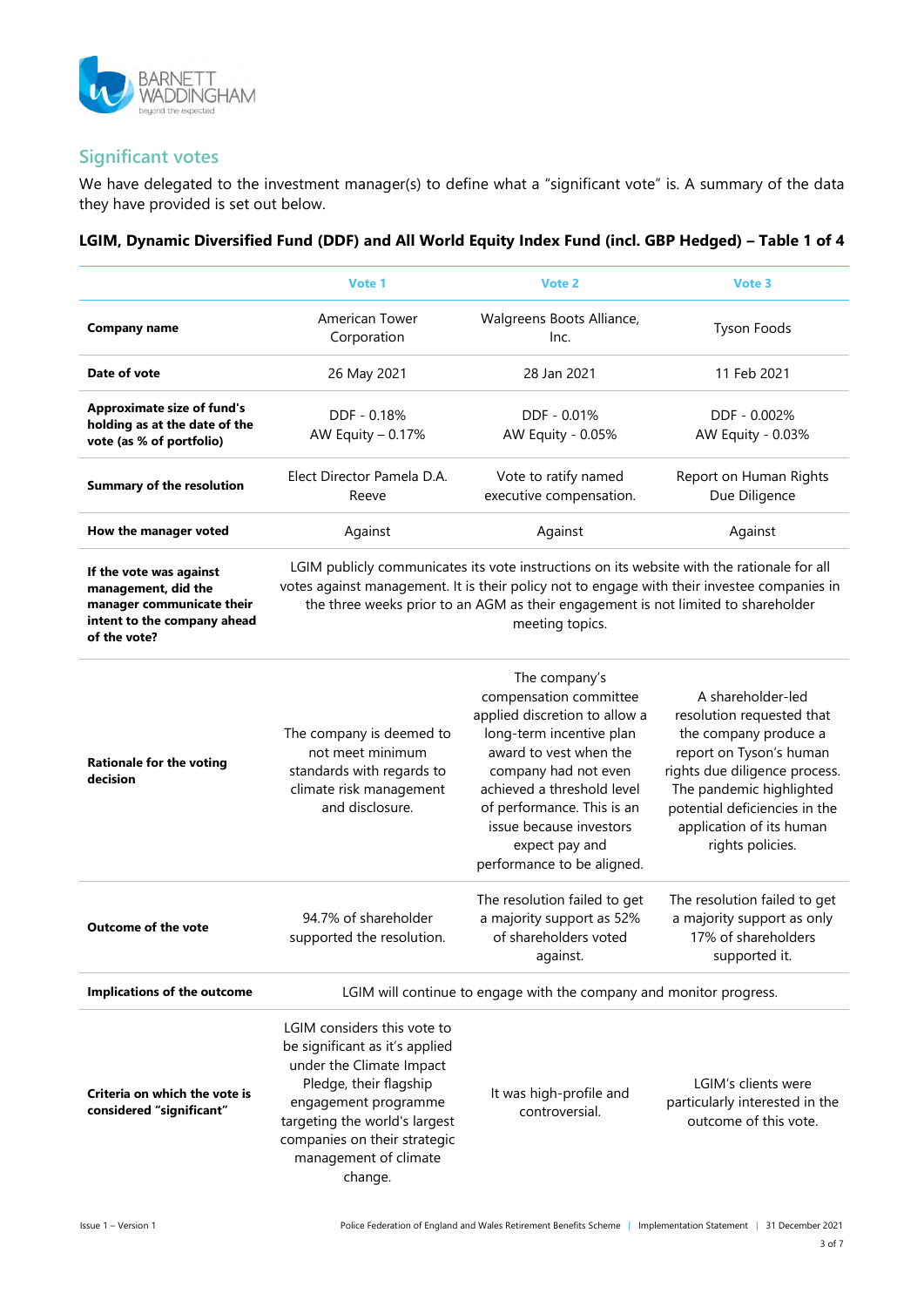

|                                                                                                                            | Vote 4                                                                                                                                                                                                                                                                                            | Vote 5                                                                                                                                                                                                                       | Vote 6                                                                                                                                                         |
|----------------------------------------------------------------------------------------------------------------------------|---------------------------------------------------------------------------------------------------------------------------------------------------------------------------------------------------------------------------------------------------------------------------------------------------|------------------------------------------------------------------------------------------------------------------------------------------------------------------------------------------------------------------------------|----------------------------------------------------------------------------------------------------------------------------------------------------------------|
| Company name                                                                                                               | Abu Dhabi Islamic Bank                                                                                                                                                                                                                                                                            | <b>Abbott Laboratories</b>                                                                                                                                                                                                   | Cigna Corporation                                                                                                                                              |
| Date of vote                                                                                                               | 4 April 2021                                                                                                                                                                                                                                                                                      | 23 April 2021                                                                                                                                                                                                                | 28 April 2021                                                                                                                                                  |
| <b>Approximate size of fund's</b><br>holding as at the date of the<br>vote (as % of portfolio)                             | DDF - 0.001%<br>AW Equity - 0.002%                                                                                                                                                                                                                                                                | DDF - 0.04%<br>AW Equity - 0.33%                                                                                                                                                                                             | DDF - 0.01%<br>AW Equity $-0.13%$                                                                                                                              |
| <b>Summary of the resolution</b>                                                                                           | <b>Accept Financial Statements</b><br>and Statutory Reports for FY<br>2020                                                                                                                                                                                                                        | Require Independent Board<br>Chair                                                                                                                                                                                           | Report on Gender Pay Gap                                                                                                                                       |
| How the manager voted                                                                                                      | Against                                                                                                                                                                                                                                                                                           | For (against management)                                                                                                                                                                                                     | For (against management)                                                                                                                                       |
| If the vote was against<br>management, did the<br>manager communicate their<br>intent to the company ahead<br>of the vote? | LGIM publicly communicates its vote instructions on its website with the rationale for all<br>votes against management. It is their policy not to engage with their investee companies in<br>the three weeks prior to an AGM as their engagement is not limited to shareholder<br>meeting topics. |                                                                                                                                                                                                                              |                                                                                                                                                                |
| <b>Rationale for the voting</b><br>decision                                                                                | The company is deemed to<br>not meet minimum<br>standards with regards to<br>climate risk management<br>and disclosure.                                                                                                                                                                           | LGIM has a longstanding<br>policy advocating for the<br>separation of the roles of<br>CEO and board chair. These<br>two roles are substantially<br>different, requiring distinct<br>skills and experiences.                  | LGIM views gender diversity<br>as a financially material<br>issue for their clients, with<br>implications for the assets<br>they manage on their<br>behalf.    |
| <b>Outcome of the vote</b>                                                                                                 | N/A                                                                                                                                                                                                                                                                                               | 33.7% of shareholders<br>supported the resolution.                                                                                                                                                                           | 32.3% of shareholders<br>supported the resolution.                                                                                                             |
| Implications of the outcome                                                                                                | LGIM will continue to<br>engage with the company<br>and monitor progress.                                                                                                                                                                                                                         | LGIM will continue to engage with their investee<br>companies, publicly advocate their position on this issue<br>and monitor company and market-level progress.                                                              |                                                                                                                                                                |
| Criteria on which the vote is<br>considered "significant"                                                                  | LGIM considers this vote to<br>be significant as it is applied<br>under the Climate Impact<br>Pledge, their flagship<br>engagement programme<br>targeting some of the<br>world's largest companies<br>on their strategic<br>management of climate<br>change.                                      | LGIM considers this vote to<br>be significant as it is in<br>application of an escalation<br>of their vote policy on the<br>topic of the combination of<br>the board chair and CEO<br>(escalation of engagement<br>by vote). | LGIM views gender diversity<br>as a financially material<br>issue for their clients, with<br>implications for the assets<br>they manage on clients'<br>behalf. |

## **LGIM, Dynamic Diversified Fund and All World Equity Index Fund (incl. GBP Hedged) – Table 2 of 4**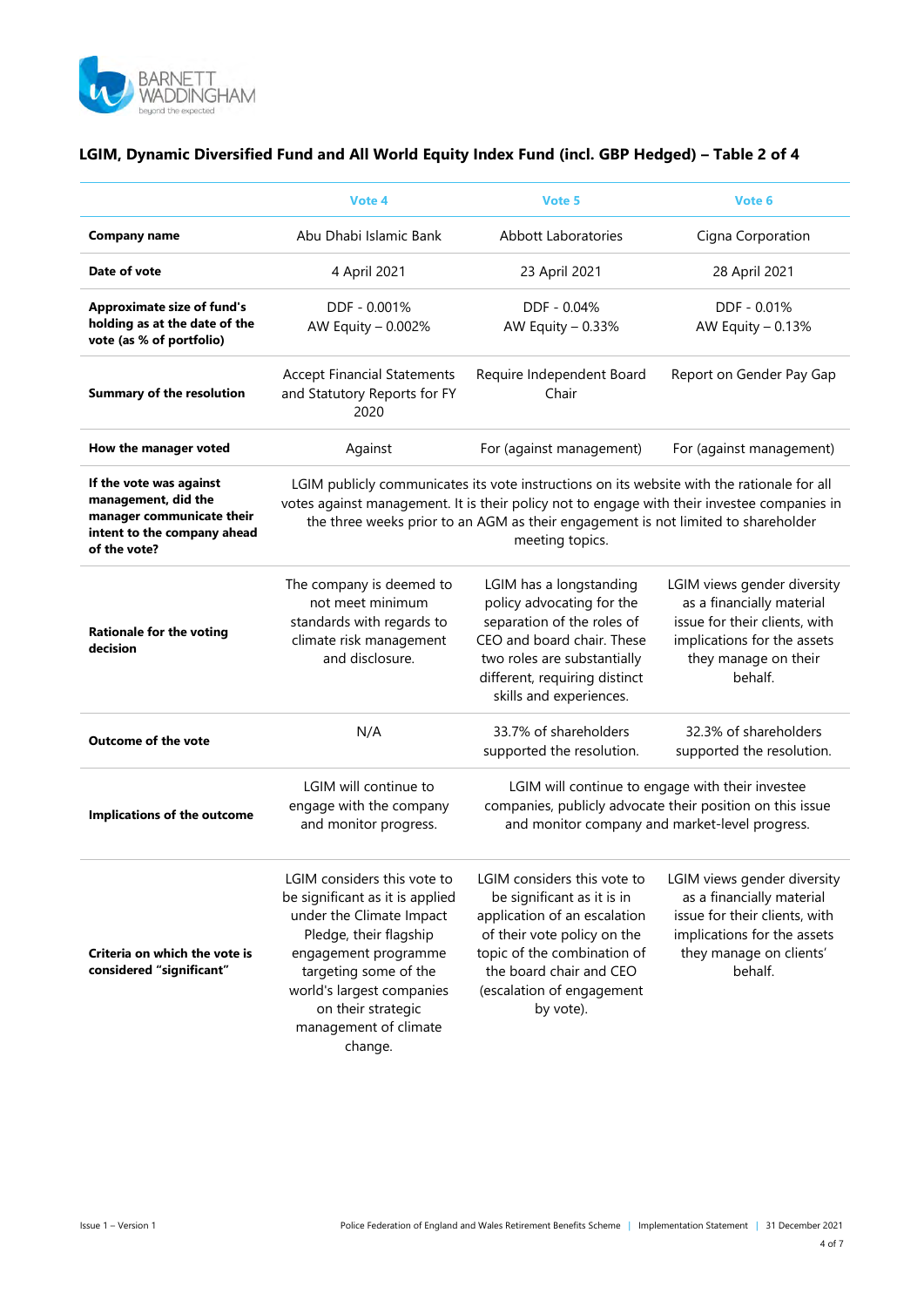

|                                                                                                                            | Vote 7                                                                                                                                                                                                                                                                                                                                                                        | Vote 8                                                                                                                                                                                                                                                                                                  | Vote 9                                                                                                                                                                                                      |
|----------------------------------------------------------------------------------------------------------------------------|-------------------------------------------------------------------------------------------------------------------------------------------------------------------------------------------------------------------------------------------------------------------------------------------------------------------------------------------------------------------------------|---------------------------------------------------------------------------------------------------------------------------------------------------------------------------------------------------------------------------------------------------------------------------------------------------------|-------------------------------------------------------------------------------------------------------------------------------------------------------------------------------------------------------------|
|                                                                                                                            |                                                                                                                                                                                                                                                                                                                                                                               |                                                                                                                                                                                                                                                                                                         |                                                                                                                                                                                                             |
| <b>Company name</b>                                                                                                        | <b>McDonald's Corporation</b>                                                                                                                                                                                                                                                                                                                                                 | China Construction Bank<br>Corporation                                                                                                                                                                                                                                                                  | Southern Copper<br>Corporation                                                                                                                                                                              |
| Date of vote                                                                                                               | 20 May 2021                                                                                                                                                                                                                                                                                                                                                                   | 25 June 2021                                                                                                                                                                                                                                                                                            | 28 May 2021                                                                                                                                                                                                 |
| <b>Approximate size of fund's</b><br>holding as at the date of the<br>vote (as % of portfolio)                             | DDF - 0.06%<br>AW Equity - 0.27%                                                                                                                                                                                                                                                                                                                                              | DDF - 0.05%<br>AW Equity - 0.11%                                                                                                                                                                                                                                                                        | DDF - 0.000%<br>AW Equity - 0.009%                                                                                                                                                                          |
| <b>Summary of the resolution</b>                                                                                           | Report on Antibiotics and<br><b>Public Health Costs</b>                                                                                                                                                                                                                                                                                                                       | Approve Report of the<br><b>Board of Directors</b>                                                                                                                                                                                                                                                      | Require Independent Board<br>Chair                                                                                                                                                                          |
| How the manager voted                                                                                                      | For (against management)                                                                                                                                                                                                                                                                                                                                                      | Against                                                                                                                                                                                                                                                                                                 | For (against management)                                                                                                                                                                                    |
| If the vote was against<br>management, did the<br>manager communicate their<br>intent to the company ahead<br>of the vote? | Given their recent<br>engagement with the<br>company on the topic of<br>antibiotic use in their supply<br>chain and their decision to<br>publicly pre-declare their<br>support to the shareholder<br>resolution on the topic,<br>LGIM exceptionally decided<br>to communicate their vote<br>intentions to the company<br>as part of their continuous<br>engagement with them. | LGIM publicly communicates its vote instructions on its<br>website with the rationale for all votes against<br>management. It is their policy not to engage with their<br>investee companies in the three weeks prior to an AGM as<br>their engagement is not limited to shareholder meeting<br>topics. |                                                                                                                                                                                                             |
| <b>Rationale for the voting</b><br>decision                                                                                | LGIM voted for as they<br>believe the proposed study<br>will contribute to informing<br>shareholders and other<br>stakeholders of the negative<br>externalities created by the<br>sustained use of antibiotics<br>in the company's supply<br>chain and its impact on<br>global health.                                                                                        | The company is deemed to<br>not meet minimum<br>standards with regards to<br>climate risk management<br>and disclosure.                                                                                                                                                                                 | LGIM has a longstanding<br>policy advocating for the<br>separation of the roles of<br>CEO and board chair. These<br>two roles are substantially<br>different, requiring distinct<br>skills and experiences. |
| <b>Outcome of the vote</b>                                                                                                 | 11.3% of shareholders<br>supported the resolution.                                                                                                                                                                                                                                                                                                                            | N/A                                                                                                                                                                                                                                                                                                     | 5.5% of shareholders<br>supported the resolution.                                                                                                                                                           |
| Implications of the outcome                                                                                                | LGIM will continue to<br>engage with the company<br>and monitor progress.                                                                                                                                                                                                                                                                                                     | LGIM will continue to<br>engage with the company<br>and monitor progress.                                                                                                                                                                                                                               | LGIM will continue to<br>engage with their investee<br>companies, publicly<br>advocate their position on<br>this issue and monitor<br>company and market-level<br>progress.                                 |

### **LGIM, Dynamic Diversified Fund and All World Equity Index Fund (incl. GBP Hedged) – Table 3 of 4**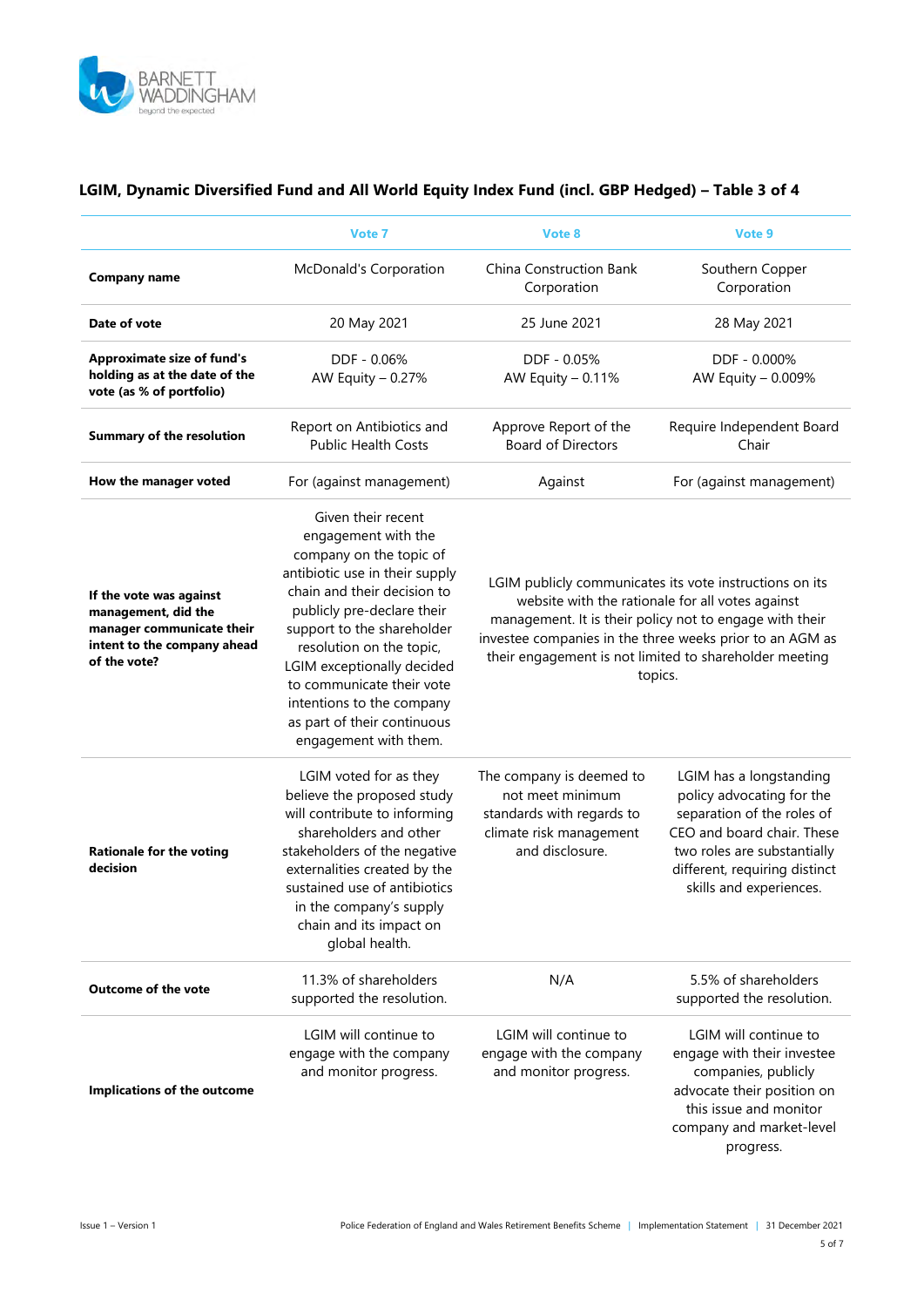

|                                                           | Vote 7                                                                                                                 | Vote 8                                                                                                                                                                                                                                                       | Vote 9                                                                                                                                                                                                                       |
|-----------------------------------------------------------|------------------------------------------------------------------------------------------------------------------------|--------------------------------------------------------------------------------------------------------------------------------------------------------------------------------------------------------------------------------------------------------------|------------------------------------------------------------------------------------------------------------------------------------------------------------------------------------------------------------------------------|
| Criteria on which the vote is<br>considered "significant" | LGIM consider this vote to<br>be significant as they<br>publicly pre-declared it<br>before the shareholder<br>meeting. | LGIM considers this vote to<br>be significant as it is applied<br>under the Climate Impact<br>Pledge, their flagship<br>engagement programme<br>targeting some of the<br>world's largest companies<br>on their strategic<br>management of climate<br>change. | LGIM considers this vote to<br>be significant as it is in<br>application of an escalation<br>of their vote policy on the<br>topic of the combination of<br>the board chair and CEO<br>(escalation of engagement<br>by vote). |